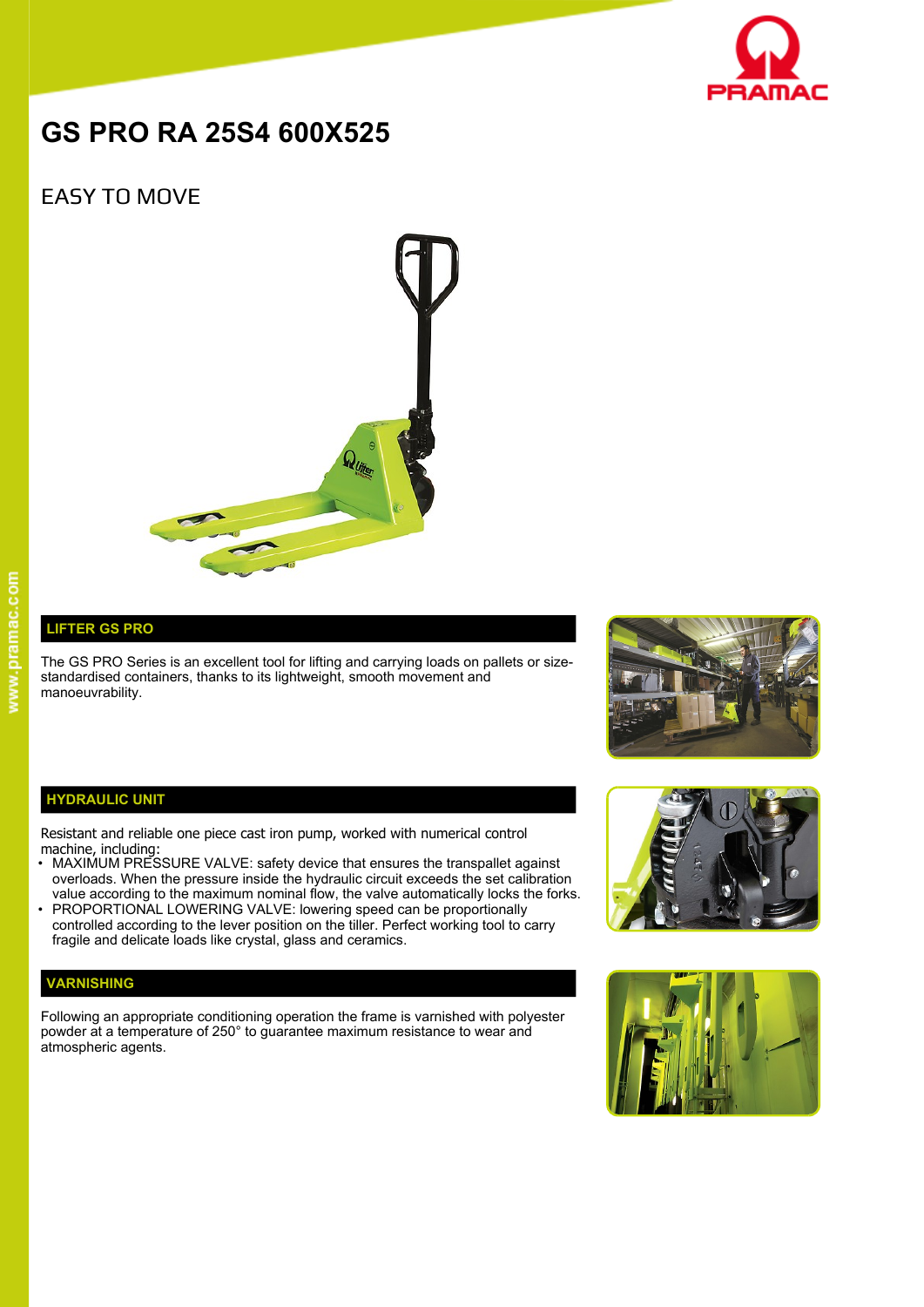|   |    | LIFTER     |
|---|----|------------|
|   |    | Manual     |
|   |    | Pedestrian |
| Q | Кg | 2500       |
| c | mm | 300        |
| x | mm | 382        |
| ν | mm | 642        |
|   |    |            |

| <b>Weights</b>               |    |      |
|------------------------------|----|------|
| 2.1 Service weight           | Кg | 54   |
| 2.2 Axle load, laden rear    | Kg | 2198 |
| 2.2 Axle load, laden front   | Kg | 356  |
| 2.3 Axle load, unladen rear  | Κq |      |
| 2.3 Axle load, unladen front | Κq |      |

|            |    | POLY.I./<br><b>NYLON</b> |
|------------|----|--------------------------|
|            |    | <b>NYLON</b>             |
|            | mm | 200                      |
|            | mm | 55                       |
|            | mm | 82                       |
|            | mm | 60                       |
|            | nr | 4                        |
|            |    | No.                      |
| <b>b10</b> | mm | 155                      |
| b11        | mm | 375                      |
|            |    |                          |

| <b>Dimensions</b>                          |                 |    |      |
|--------------------------------------------|-----------------|----|------|
| 4.4 Lift height                            | h3              | mm | 115  |
| 4.9 Height of tiller in drive position max | h14             | mm | 1160 |
| 4.15 Height, lowered                       | h <sub>13</sub> | mm | 85   |
| 4.19 Overall lenght                        | 11              | mm | 1000 |
| 4.20 Lenght to face of forks               | 12              | mm | 400  |
| 4.21 Overall width                         | b1              | mm | 525  |
| 4.22 Fork dimensions - Thickness           | s               | mm | 50   |
| 4.22 Fork dimensions - Width               | e               | mm | 150  |
| 4.22 Fork dimensions - Lenght              |                 | mm | 600  |
| 4.25 Distance between fork arms            | b5              | mm | 525  |
| 4.32 Ground clearance, centre of wheelbase | m2              | mm | 35   |
| 4.34 Aisle width                           | Ast             | mm | 1235 |
| 4.35 Turning radius                        | Wa              | mm | 817  |

| <b>Performance data</b>   |         |    |
|---------------------------|---------|----|
| 5.2 Lifting speed laden   | strokes | 13 |
| 5.2 Lifting speed unladen | strokes | 13 |
|                           |         |    |